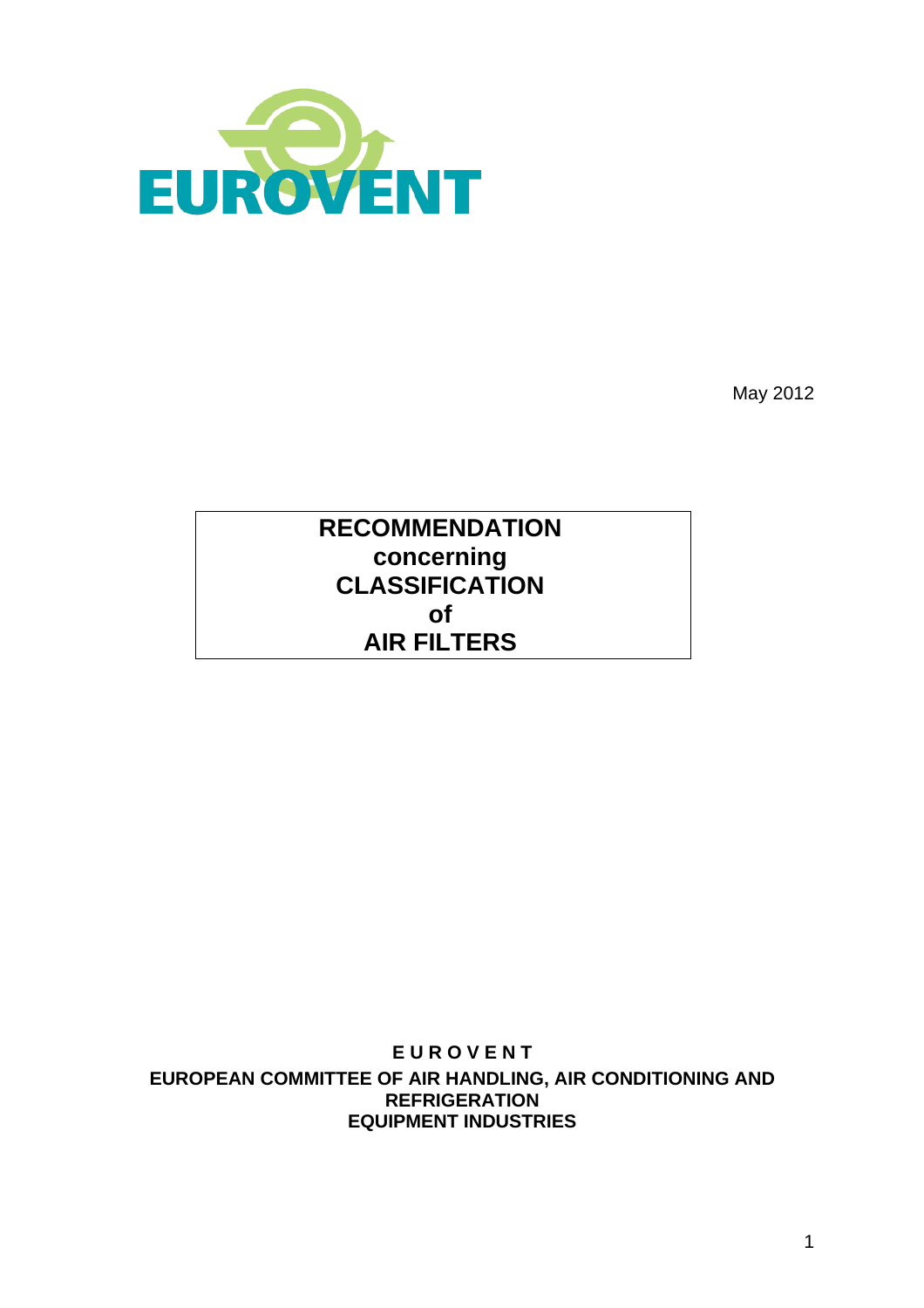#### **Development of the European classification system for air filters for general ventilation**

# **EUROVENT 4/5**

EUROVENT 4/5 - 1980 was the first European air filter testing standard although national standards may have been published earlier. EUROVENT 4/5 was an adaptation of ASHRAE 52-76. Later, Eurovent published a separate leaflet "Recommended grading plan of air filters" which formed the basis of the European air filter classification system.

Pre-filters were classified into four grades (EU1–EU4) based on the average arrestance (Am) for ASHRAE test dust. Fine filters were classified into five grades (EU5–EU9) based on the average dust spot efficiency. The minimum initial dust spot efficiency demand for fine filters was 20%. Final pressure drops for calculation of the average arrestance and average efficiency were not specified. EUROVENT 4/5 was also the basis for several national standards in Europe.

#### **EN 779:1993**

EUROVENT 4/5 was adopted as EN 779:1993 and the names of the filter classes were changed to G1-G4 respective F5–F9. The maximum final pressure drops for a classification of filters were defined: 250 Pa for G-class filters and 450 Pa for F-Class filters.

#### **EUROVENT 4/9**

EUROVENT 4/9 – 1993 introduced efficiency by particle size which replaced the old dust spot efficiency for determination of the fine filter performance. Fine filters were classified based on the average efficiency for 0.4 µm particles because it was close to the old average dust spot efficiency. Filters could still be graded into the same filter class as with the old dust spot method. The requirement for minimum 20% initial efficiency for fine filters was removed.

#### **EN 779:2002**

The revised EN 779:2002 adopted EUROVENT 4/9 method as a replacement for the dust spot method and also included a filter media discharging method in Annex A. This discharging method was an adoption of the NT VVS 117 method for determination of the discharged efficiency of electrostatically charged air filter media. Although Annex A was a normative part of the standard, it was not included in the filter classification.

Several discharge treatment methods were allowed to be used. The most used discharge treatment methods were liquid isopropanol (IPA) and diesel fume, which was described in EUROVENT Recommendation 18.

Diesel fume can be used to treat complete filters while IPA is suitable for treatment of filter media samples.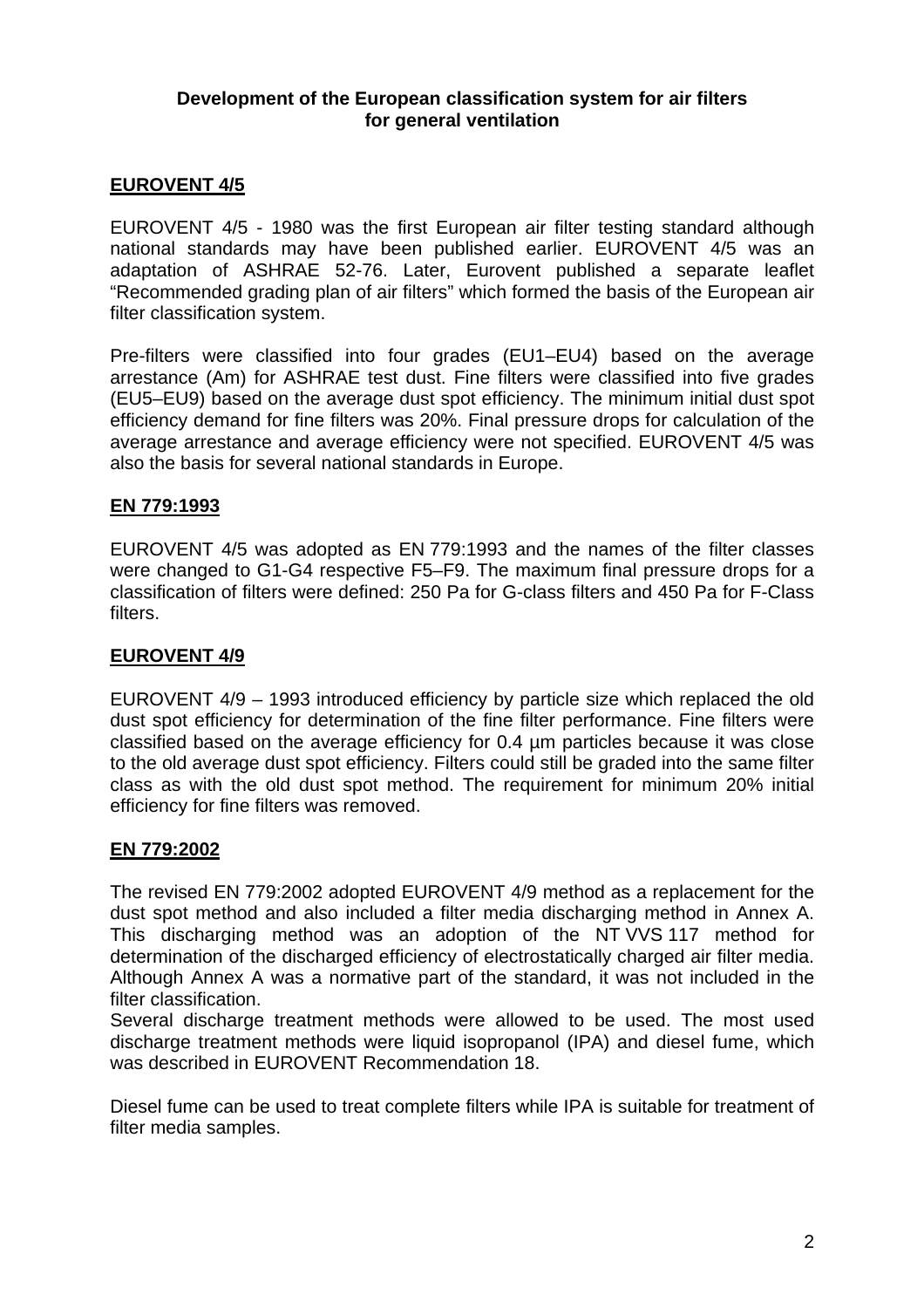# **EN 779:2012**

The new EN 779:2012 revision takes a further step in fine air filter classification by introducing a minimum efficiency requirement in addition to the average efficiency in classes F7–F9. The minimum efficiency is the lowest 0.4 µm particle efficiency measured during the complete filter test including discharge treatment of the filter media. The only allowed discharge treatment method is the IPA method which is used on media samples. A minimum of three media samples and a minimum total media area of 600 cm² shall be tested.

As EN 779:2012 has no minimum efficiency requirement for classes 5 and 6, the discharged efficiency of the media is not measured. Consequently, the filter class names have been changed to M5 and M6 to indicate that the test method for determination of the filter class is different from that used in filter classes F7-F9.

Air filter classification according to EN 779:2012 is presented in Table 1.

| <b>Group</b> | <b>Class</b>   | <b>Final test</b><br>pressure<br>drop | Average<br>arrestance (Am)<br>of synthetic dust | Average<br>efficiency (Em)<br>of $0.4 \mu m$<br>particles | <b>Minimum</b><br>Efficiency <sup>2)</sup><br>of $0.4 \mu m$<br>particles |
|--------------|----------------|---------------------------------------|-------------------------------------------------|-----------------------------------------------------------|---------------------------------------------------------------------------|
|              |                | Pa                                    | %                                               | $\%$                                                      | $\frac{0}{0}$                                                             |
| Coarse       | G <sub>1</sub> | 250                                   | $50 \leq A_{m} < 65$                            |                                                           |                                                                           |
|              | G <sub>2</sub> | 250                                   | $65 \leq A_{m} < 80$                            |                                                           |                                                                           |
|              | G <sub>3</sub> | 250                                   | $80 \le A_m < 90$                               |                                                           |                                                                           |
|              | G <sub>4</sub> | 250                                   | $90 \leq A_{m}$                                 |                                                           |                                                                           |
| Medium       | M5             | 450                                   |                                                 | $40 \le F_{m} < 60$                                       |                                                                           |
|              | M6             | 450                                   |                                                 | $60 \le E_{\rm m} < 80$                                   |                                                                           |
| <b>Fine</b>  | F7             | 450                                   |                                                 | $80 \le E_{\rm m} < 90$                                   | 35                                                                        |
|              | F <sub>8</sub> | 450                                   |                                                 | $90 \le E_{m} < 95$                                       | 55                                                                        |
|              | F <sub>9</sub> | 450                                   |                                                 | $95 \leq E_{\rm m}$                                       | 70                                                                        |

Table 1– Classification of air filters<sup>1)</sup> according to EN 779:2012

### **NOTE**

<sup>1)</sup> The characteristics of atmospheric dust vary widely in comparison with those of the synthetic loading dust used in the tests. Because of this the test results do not provide a basis for predicting either operational performance or life. Loss of media charge or shedding of particles or fibres can also adversely affect efficiency.

**2)** Minimum efficiency is the lowest efficiency among the initial efficiency, discharged efficiency and the lowest efficiency throughout the loading procedure of the test.